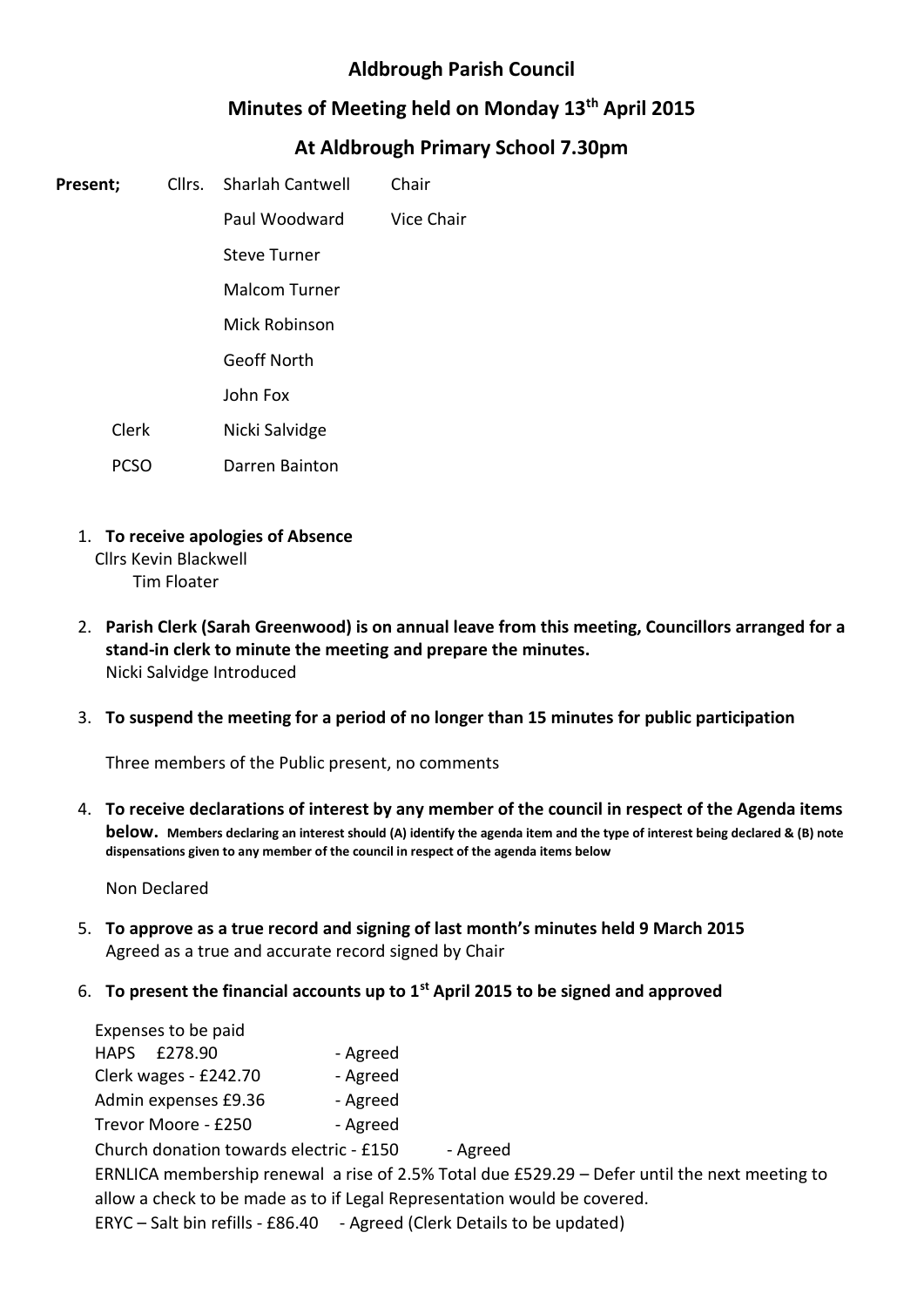Contribution to GB Tree Services for trees at church - £400 - Declined Letter to be sent explain the reasons why the Parish Council made this decision.

Clerk to check on who`s responsibility it is to upkeep the Church Yard.

Accounts Agreed and signed by Chair

### 7. **Police Matters**

Crime – none Anti-social Behaviour – Damage to wooden bridge Breach of exclusion order

A discussion followed as to the way forward when the Exclusion Order ends on 20<sup>th</sup> April. Cllr. Robinson voiced his concerns for those attending the Village Hall and the volunteers who offer coaching to the groups there.

PCSO Bainton advised Cllr. Robinson on the options available, PCSO Bainton requested that should any further breaches of the order occur or the person involved is seen to be behaving in a manner to cause offence or involved in a criminal act that the police be informed immediately.

Cllr. Robinson Informed the group that as the Village Hall is a registered charity and as chair of the group he would be writing to inform the individual that following on from the police exclusion order, he would incur a ban from the Village Hall and its land by the Village Hall committee indefinitely.

The Parish Council discussed their options when the exclusion order runs out for the Playing Field, it was agreed that as they could not police any action,that the young person be allowed back. However should any incidents occur, the police to be informed immediately.

PCSO Bainton reiterated the importance of calling the Police when anyone is witnessed involved in a criminal act. He also mentioned that the CCTV system within the Village Hall would be used should evidence be required in that area.

### 8. **To receive updates on issues that require 'Resolves'**

*Salt bin Lid repair – Mick Robinson and Tim Floater*

Cllr S. Turner to look at repairing using the Lid from the salt bin on Carlton Lane whose Box is in need of renewing.

*Hedge on Queensmead – update Steve* Turner - Resolved

*Church Wall - update from Steve Turner and Geoff North*. Cllrs. S. Turner and G. North to meet

Wednesday 14<sup>th</sup> April at the wall to discuss further with the builder.

*Replacing of Bridge – Update Steve Turner* - Resolved

*Footpath 3 broken handrail – update Paul Woodward* – Paul to repair

*No Drinking Zone – E mail sent*- Cllr. Robinson requested that a copy of the letter sent, be forwarded to Mathew Groves.

## 9. **CLG Gas site meeting/information**

### 10. **Planning Applications**

Land south of 9 Ash Grove – Granted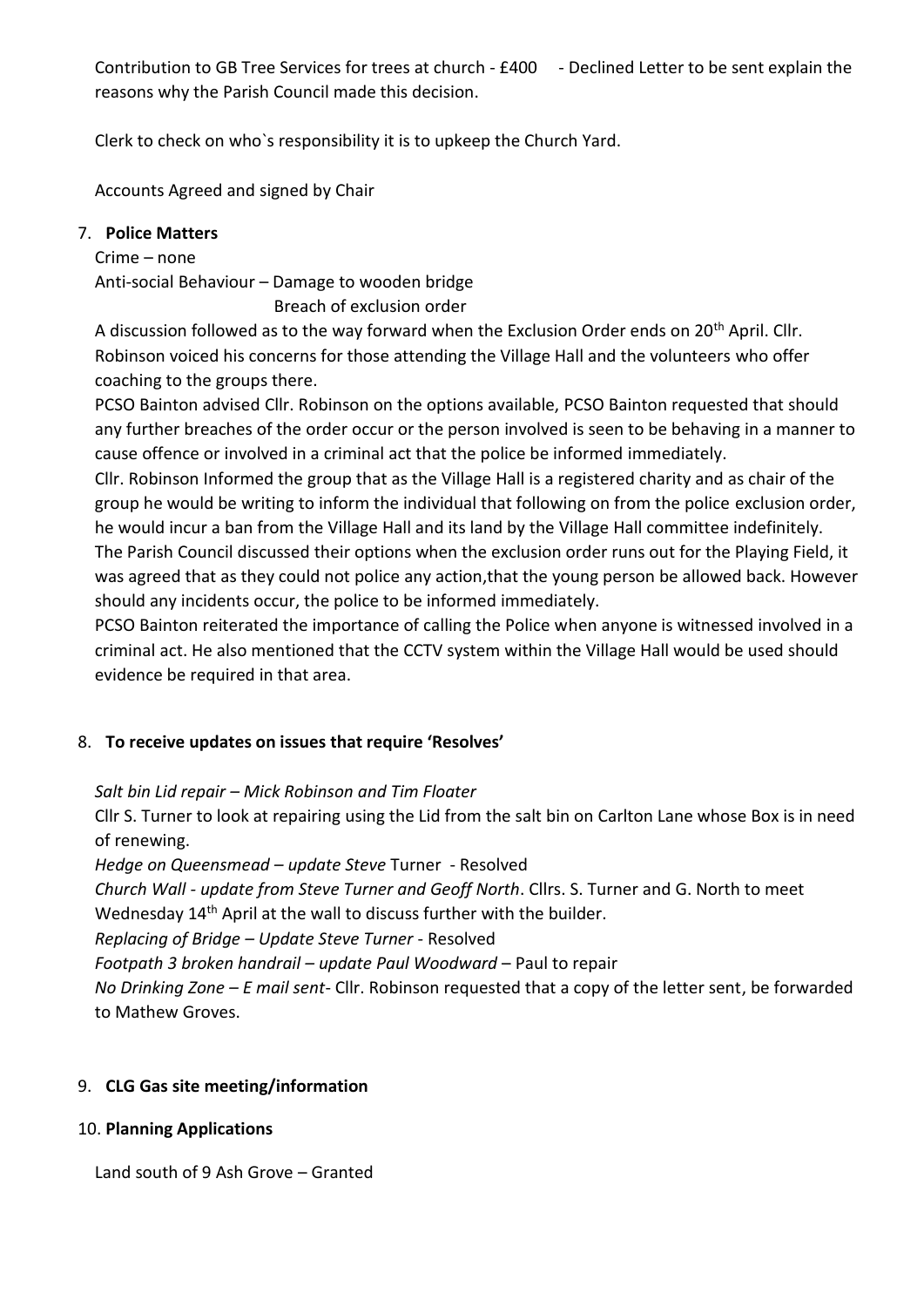11. **For Committee to agree and confirm that Cllr Sharlah Cantwell is Chairperson and Vice Chair is Cllr Paul Woodward and to confirm that Cllr Steve Turner has stepped down from his position of Chairperson (this is for the HSBC bank information and could Cllr Steve Turner please sign the minutes and attached letter to HSBC also to agree this)**

Agreed and signed

12. **To agree to 'like for like' replacement bridge on footpath 10** Agreed

#### 13. **Correspondence**

Humber & Wolds Rural community council renew your membership today £25.00 – **Agreed to renew**

W P Everingham approval for Lawn Type Black Granite Headstone and base for Maurice Fredrick Bradshaw – **Approval Given**

Invitation to attend Town/Parish council planning Liaison Meetings all starting at 6pm

Goole Leisure Centre - Monday 18 May

Bridlington Town Hall – Wednesday 20 May

County Hall – Monday 11 June

Skirlaugh – Wednesday  $3<sup>rd</sup>$  June

#### **John Fox to Attend**

Response from Katie Stork re Traffic Calming Measures.

Cllr. Cantwell read out the email from Katie Stork the new Assistant Engineer for Traffic and Parking, discussion held as to its contents and Cllr. North raised concerns about the position of the proposed build outs.

Cllr. Robinson read out his response to the e mail. And a cover letter written to Mr Simon Clark of the Overview and Scrutiny Committee along with a 509 signature petition requesting traffic calming measures on Hornsea Road from the Youth club on the North of the Village to the Play Area and Recreation Hall on the South side of the village.

Cllr Robinson has been invited to attend the next overview and scrutiny committee meeting on the 20<sup>th</sup> July when he will be given 5 minutes to speak to the committee.

Cllr Robinson stated that he was disappointed that Katie Stork had declined an invitation to come and view the problem personally.

Smart wind update with DVD – Smart wind updated with current clerks Address for further correspondence

### 14. **Councillors' additional reports**

New Transparency Rules – Cllr. Blackwell asked that the new transparency rules for Parish Councillors be looked into. Clerk to check on and update at next Meeting.